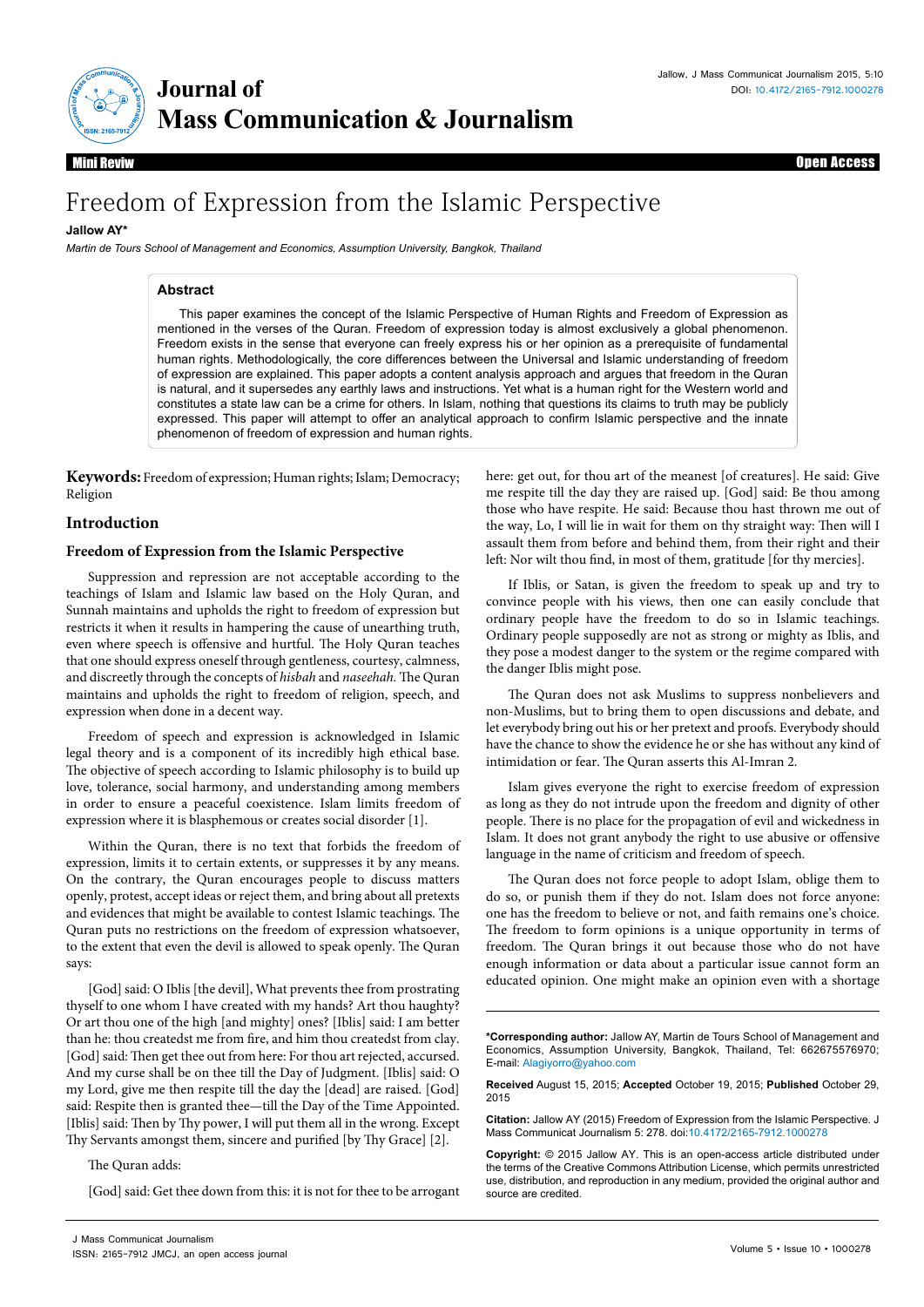of information, but that would not be helpful in reaching the right decision about a certain matter. Islam is assertive in its teachings on decision-making because faults and mistakes are very costly in the life of individuals and for the community. That is why research and precision are essential in providing the necessary data required by rational and intelligent decision makers [3].

## **Democracy and Islam**

Whether Islam is compatible with democracy is a misleading question; Islam and democracy are two different entities, although the two things cannot be divorced when dealing with politics in the Muslim world. Though Islam does not teach either democracy or dictatorship clearly, it is ready to impose ideological tenets upon Muslims [4].

Evidence has shown that dictatorship is inherent in both Islamic history and text. Early Caliphs and later Caliphs in numerous Islamic dynasties ruled their people without democratic principles. They simply justified their absolute political power with religious dogma, ignoring the voice of the people. It is true that the Muslim world has provided more dictators than any other modern society [4]. However, as illustrated above, Islam is compatible with human rights. Islam, like many other religions, is an old system of belief; democracy is a new advancement of the modern political system. But each can complement the other, as seen with the United Nation's Declaration of Human Rights and the similar document for Islam, the Cairo Declaration of Human Rights in Islam, created in 1990. The Cairo Declaration protects each individual from arbitrary arrest, torture, maltreatment, or indignity. It clearly does not condone abuse of power and authority. The Cairo Declaration was adopted by members of the Organization of the Islamic Conference (OIC), which is composed of eminent Islamic scholars. All of the countries that are part of the OIC officially adopted the Cairo Declaration in 2000.

And yet, though they both promote human rights, the spirit of the Cairo Declaration is fundamentally different from that of the Universal Declaration, since the former shares the Islamic understanding of human rights in terms of the Quran and of the Sharia. According to the Declaration, human rights derive from the dignity conferred to humanity by God's ascription of vice-regency to humanity, and Sharia is the fundamental basis for understanding and interpreting these rights [5].

Examined more closely, the Cairo Declaration is not an absolute statement of individual rights but is in some ways a list of conditions or obligations that individuals have to conform to under Sharia law. Freedom of expression in the Cairo Declaration, Article 22, stipulates that the right to express one's opinion freely is contingent on the statements being in conformity with Islam.

Everyone shall have the right to express his opinion freely in such manner as would not be contrary to the principles of the Sharia. Everyone shall have the right to advocate what is right, and propagate what is good, and warn against what is wrong and evil according to the norms of Islamic Sharia. Information is a vital necessity to society. It may not be exploited or misused in such a way as may violate sanctities and the dignity of prophets, [or] corrupt or harm society or weaken its faith [5].

According to these principles, one may only speak positively about Islam. This means that it is not only prohibited to criticize or blaspheme Islam or its prophet Muhammed (PBUH), but it is also prohibited to say anything that could undermine the confidence of Muslims in Islam, let alone publicly expressing statements of apostasy or missionizing for another religion.

Louis Brandeis, an American lawyer and later associate justice of the Supreme Court, said this about the need to be able to express oneself freely: "Public discussion is a political duty, and should be a fundamental principle. . . . Order cannot be secured merely through fear of punishment for its infraction, [and] it is hazardous to discourage thought, hope and imagination". He further noted that: fear breeds repression, that repression breeds hate, that hate menaces stable government, that the path of safety lies in the opportunity to discuss freely supposed grievances and proposed remedies, and that the fitting remedy for evil counsel is a good one. Believing in the power of reason as applied through public discussion, they eschewed silence coerced by law—argument of force in its worst form. Recognizing the occasional tyrannies of governing majorities, they amended the Constitution so that free speech and assembly should be guaranteed [6].

#### **Human rights and Islam**

Are true human rights an essentially Western construct? There is little doubt that the idea of human rights can be found in biblical sources. "The Bible talks about Man being created in the image of God, and St. Paul's letters emphasize the equality of mankind in Christ". But there is more to it than that. The natural law tradition goes back to the ancient Greeks, through the idea that human beings are endowed with inalienable rights which derive from an unwritten law or a higher principle. Then there is the Protestant Reformation, which asserted individual conscience as the foundation for an authentic faith [7]. English common law and its concern with inheritable rights is another noted source for the ideal of human rights. The privileging of the individual over the collective is a common theme in these traditions of human rights, and it underpins the Universal Declaration" [8]. Its preamble is replete with words such as "inalienable" and "inherent." The French Revolution's Declaration of the Rights of Man, the Magna Carta, writs of *habeas corpus*, Christian theology, and the U.S. Constitution and Bill of Rights have all been utilized as sources for modern human rights. So in a sense human rights are indeed a product of human decency and human tradition.

Human rights and their universal application are rightly seen as a defining challenge to the principles of Islamic life and civilization. The issue is now highly politicized, especially with the rise of Islam phobia all over the world with the imposition of Sharia and the war on terror, which wittingly or otherwise has conflated the notion of 'Islam with violence' in the minds of millions of people. Human rights have become an either/or issue: either Islam accepts the universality of the rights embodied in the UN Declaration and subordinates its own ethical foundations to it, or it opts out and charts its own way of formalizing human rights in Islam [8].

Although the authors of the Cairo Declaration may not have realized it at the time, the formulation used in the document was very much derived from modern preconceptions, garbed in the language of Sharia. Rights in Islam had previously been formulated in terms of duties and obligations of people to each other: to those in authority over them, to those subordinate to them, and, above all, to God.

As is indicated in the Cairo Declaration, whatever rights human beings have are the outcome of individuals and societies fulfilling their duties and responsibilities to each other. There are few rights which are explicitly recognized as such in the Quran—it establishes parental rights over children, for example, but most rights are in the nature of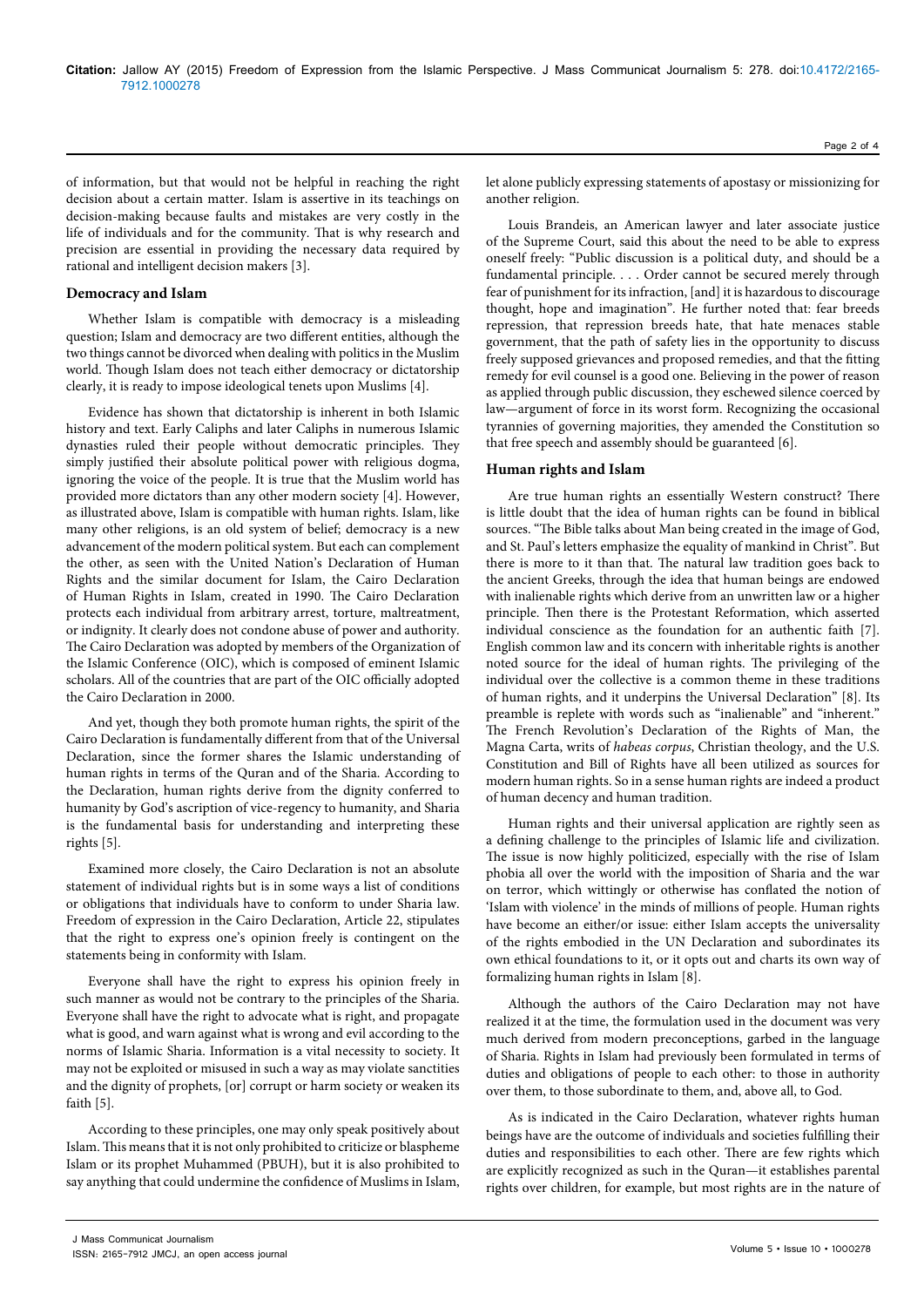obligations. The rights of God over humanity are met through acts of worship and devotion [5]. The right to work exists because human beings have a duty to work and strive to improve their lot; the right to free expression exists because humanity has a duty to seek the truth and its fulfillment. Even in matters which are not on the surface contentious, such as the right to justice, the right arises in consequence of the fact that others—such as the state, the judiciary, or those in power—have not fulfilled their duty to provide or dispense justice.

What are the real challenges and significance of the Cairo Declaration? The declaration decries genocide, but several of the OIC member countries have massacred and terrorized their populations. Article 3 of the Cairo Declaration, which sets the principles of warfare, has been flagrantly ignored in most of the wars involving OIC member countries, for example in the Somali, Syrian, and Afghan civil wars and in the South of the Sudan. Articles dealing with torture and the inviolability of the individual are routinely ignored when Muslim states feel under threat. The indiscriminate slaughter of civilians by the state security apparatus in the Gambia in April 2000, resulting in the massacre of students, is another case in point, as are the measures deployed by the Egyptian government to combat militant Islamism. Article 20 bans torture and arrest without due cause and process, but torture and abuse of prisoners are common practice in the authoritarian states of the OIC, which includes nearly all the Arab countries and sub-Saharan Muslim countries. Article 6 guarantees the dignity of womankind, only to see its stipulations flouted by innumerable cases where women have been treated in a degrading and cruel manner on account of local tribal or social customs. Article 7 guarantees the rights of children, yet abused, abandoned, and mistreated children—let alone the widespread use of child labor—are a common feature of Muslim countries. Article 8 guarantees the right to justice. However, Muslim countries have probably some of the worst judicial systems, where corrupt judges, overloaded courts, and cumbersome and unfathomable legal systems conspire to undermine one of Islamic civilization's key props: the delivery of fair and speedy justice by incorruptible judges with real authority. The list goes on. Nearly every aspect of the Cairo Declaration is discounted in practice, and there is no effective mechanism, either governmental or one generated by civil society networks, to monitor and ensure compliance with its terms.

# **Establishing True Freedom of Expression in Islamic Nations**

# **Islam in and of itself not only respects but also demands freedom of expression**

The Quranic injunction to 'enjoin the good and shun the evil' is impossible to act upon if human beings are not allowed to speak and act freely. But the concept of *hisbah*, which embodies this injunction, has been perverted over time. In an erudite and comprehensive work, *Freedom of Expression in Islam*, the Afghan scholar Muhammad Hashim Kamali sets out specific principles from which an entire doctrine of free speech can be derived [9].

These principles are derived from the fact that many actions which are deemed praiseworthy in Islam can only be undertaken if one has the ability to express oneself freely. These include the proffering of sincere advice (*Nasihah*), the need to consult (*shura*), personal reasoning, the freedom to criticize, the freedom to express an opinion, the freedom of association, and the freedom of religion. These rights are not absolute. They are constrained both morally and legally. The moral constraints on freedom of expression are found in all the great

Page 3 of 4

Speech or action which encourages *fitna* (sedition and conspiracy) against legally constituted authority is a punishable offence. It would be no different from sanctioning those who conspire to overturn or undermine the legal order in any democratic state. And yet even where these are not the intent, the modern Muslim state has generally ignored the wide latitude given in Islam to exercise freedom of expression. But this has more to do with the structures of authoritarian states and governments than with Islam as such. Most Muslim governments attained power in a way that the Sharia would condemn: military coup d'état or assassinations and killings. Most of the world sees Muslims and Muslim rulers who flagrantly violate universal standards of human rights and freedoms, but does not pause to consider whether these violations are in any way allowed, tolerated, or condoned by Islam. It is automatically assumed that because they are perpetrated by Muslim dictators then they must have the sanction of the religion in whose name these violations are often committed or justified. But those who denigrate Islam's commitment to freedom of expression appear to have a strong case in the very special and limited issue of the Islamic position on apostasy and blasphemy. This is typical of the clash between the values of a secular modernity and a religiously inspired world, one which has been relegated to the past in most liberal democracies.

The defense of an Islamic norm for human rights is often hypocritical. The rhetoric of an Islamic basis for human rights frequently camouflages a cavalier disregard for every Islamic value that the countries in question purport to promote. Muslims' confidence in their own capacity to address the issue of human rights would be immeasurably boosted if the human rights record of the Islamic world were to live up to Islam's own codes of practice [8]. It is hopeless for Muslim countries to rail against a Western conspiracy to undermine Islam by imposing Western standards of human rights, if the human rights record in Muslim countries is dreadful. Muslims must denounce abuses, demand the abandonment of unacceptable conduct, and confront governments with their human rights record—framed, where possible, within the ethical norms of Islam. Islamic scholars will then find it more difficult to disguise their abusive behavior by using cultural norms or traditional customs as their justification; they will be unable to reject criticism with a blanket condemnation of human rights codes as Western invention.

A valid and effective Islamic version of human rights would not only serve the interest of Muslims, but might introduce a needed balance to the global human rights movement as well.

Islam came to free people, and there are strong evidences in the Quran that people are rational, responsible, and naturally capable of making choices. They are responsible to the extent that they are free, and they are creative to the extent that they are free and responsible. The advancement of humanity is tied with freedom, and the Quran assures that freedom provided the wheels of taking off [1].

Freedom of expression and speech in the holy Quran is natural, and it supersedes any earthly laws and instructions. Freedom in the Quran means the unity of the objective and the subjective, the social and the natural, and the individual and the plural. The teachings in the Quran are in harmony with natural innate powers, and lead finally to self-fulfillment both on the individual and social level. The freedom of expression is one of the most fundamental rights and functions as one of the most important benchmarks for any civilized society. Freedom